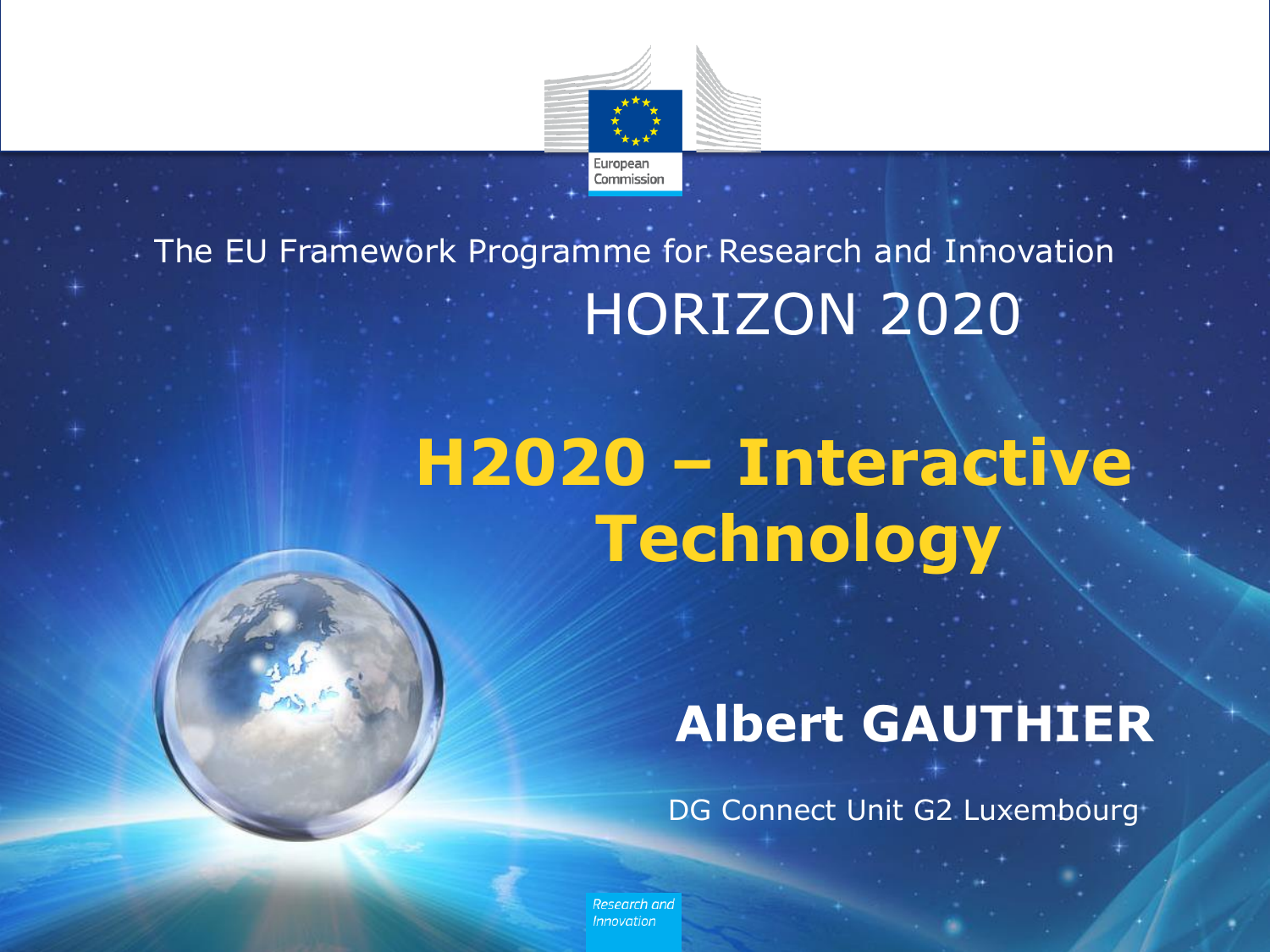### **Interactive technologies**

*Technology is nothing. What's important is that you have a faith in people, that they're basically good and smart, and if you give them tools, they'll do wonderful things with them.* 

*Steve Jobs*

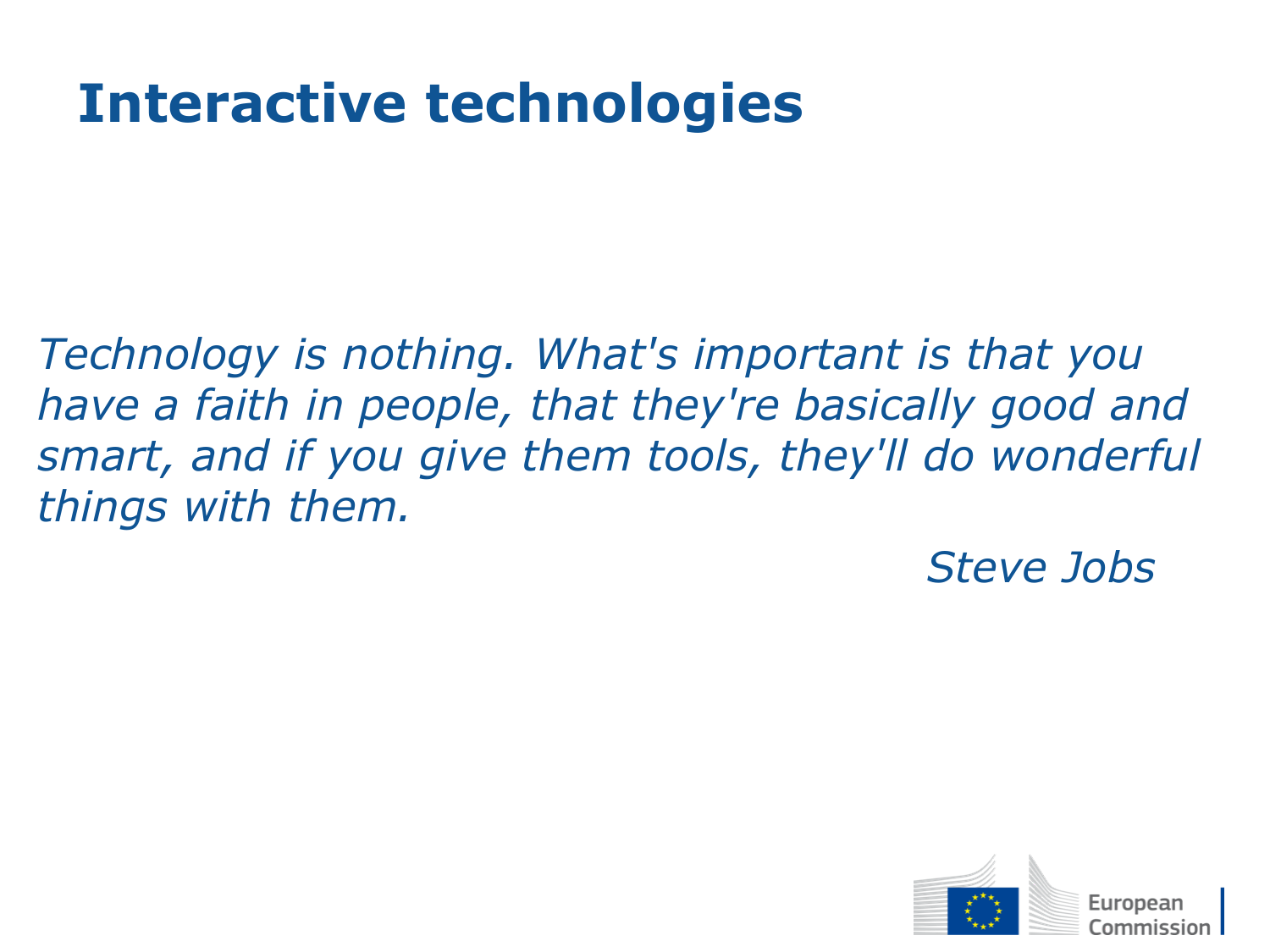## **Interactive technologies**

*Human-centred interactive technologies such as:*

- virtual and augmented reality
- conversational systems
- wearable technologies
- brain machine interaction
- affective computing
- haptic technologies
- etc.

*are set to transform the ways in which people communicate, interact and share information on the internet and beyond.*

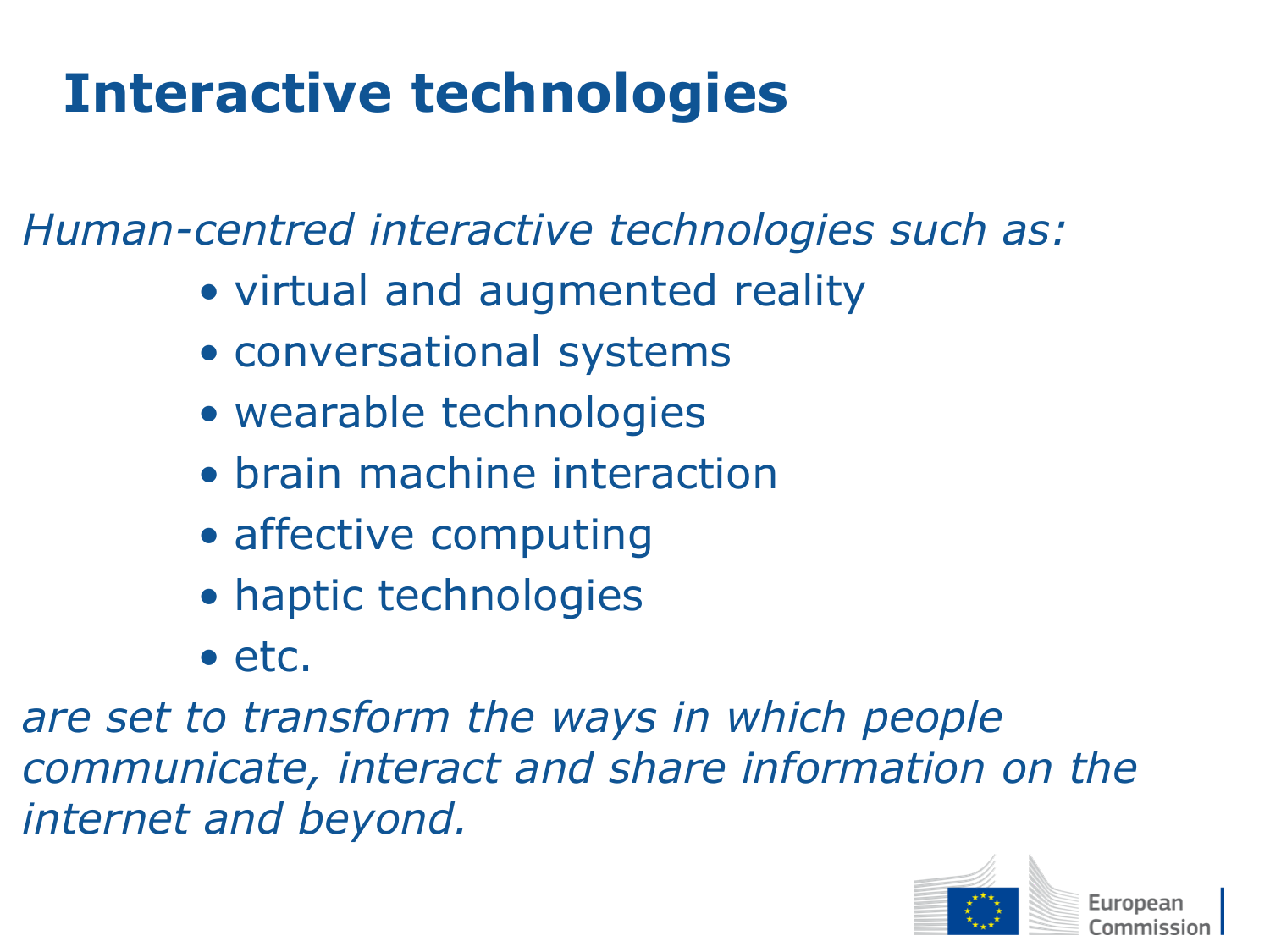### **H2020 - ICT-25-2018-2020 call**

Two main objectives:

- a) Establish a sustainable competitive ecosystem of European technology and solution providers for interactive technologies.
- b) Strengthening European research and industrial capacities to develop future interactive devices.

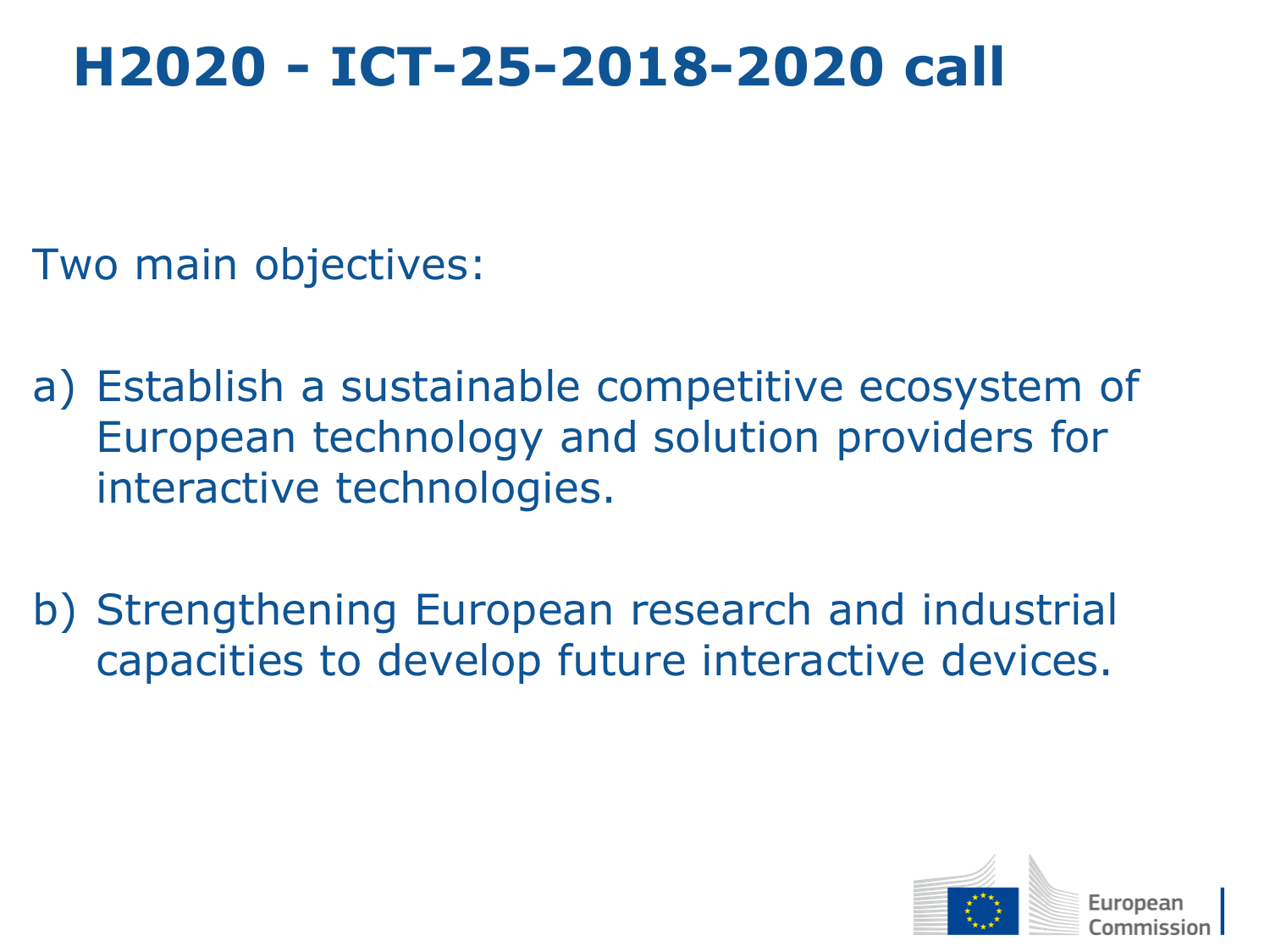### **H2020 - ICT-25-2018-2020 call**

**How.** Two calls:

- a) support a pan-European coordination effort to strengthen the collaboration among the constituency; (**CSA**) (call already closed)
- b) increase the European innovation capacity through the development of new authoring tools and the access to a broader community. (**RIA**)

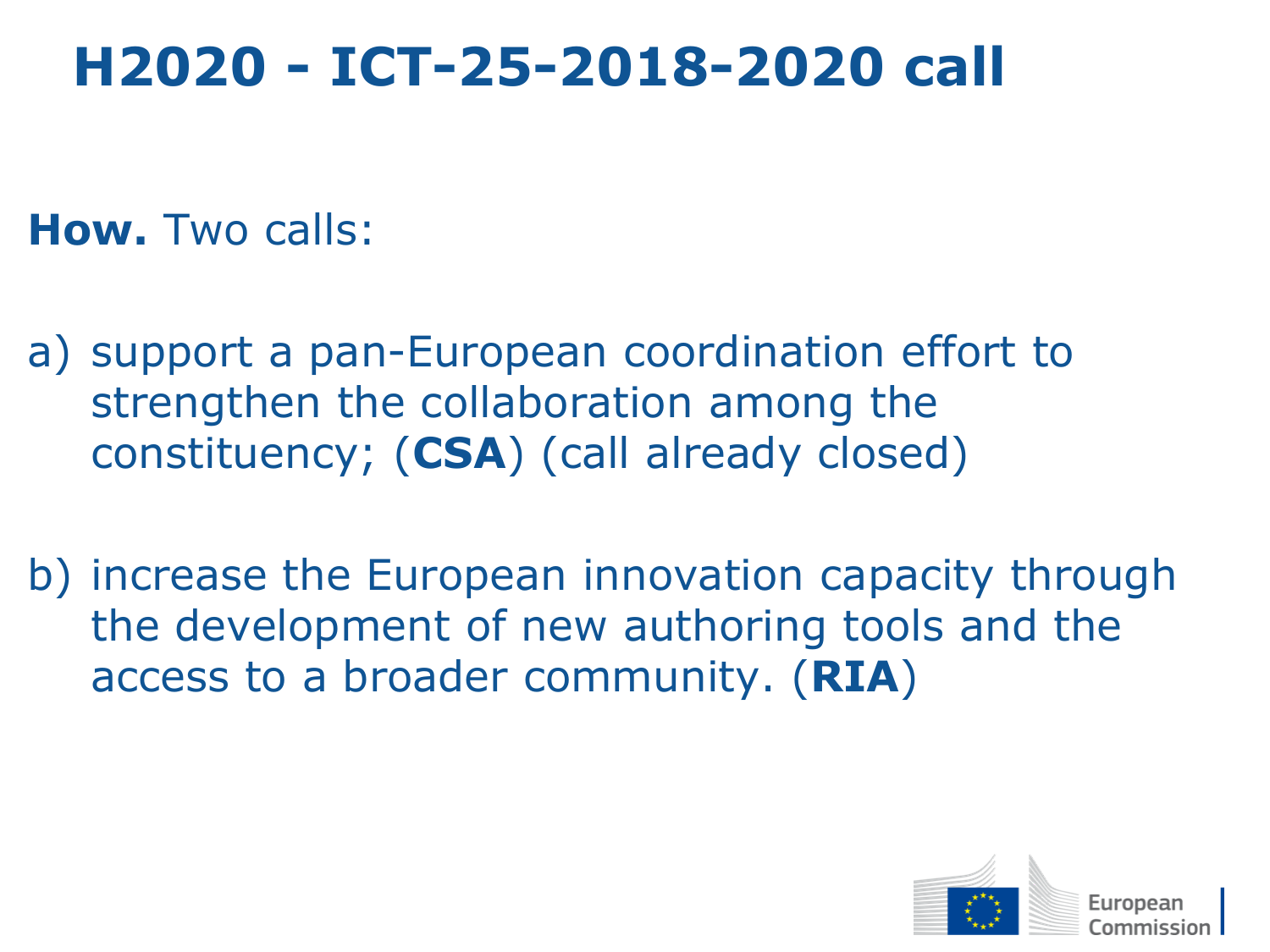## **H2020 - ICT-25-2018-2020 Research and Innovation Action**

- **What**. To strengthen European research and industrial capacities the research and innovation actions should focus either on:
- Better exploiting opportunities offered by **multi-user interactions**, researching and developing technologies augmenting human interaction in groups within both professional and private contexts.
- Or developing future interactive systems offering **higher quality experiences**, for instance through systems which are mobile, support additional senses, have higher accuracy or incorporate bio or environmental sensors.

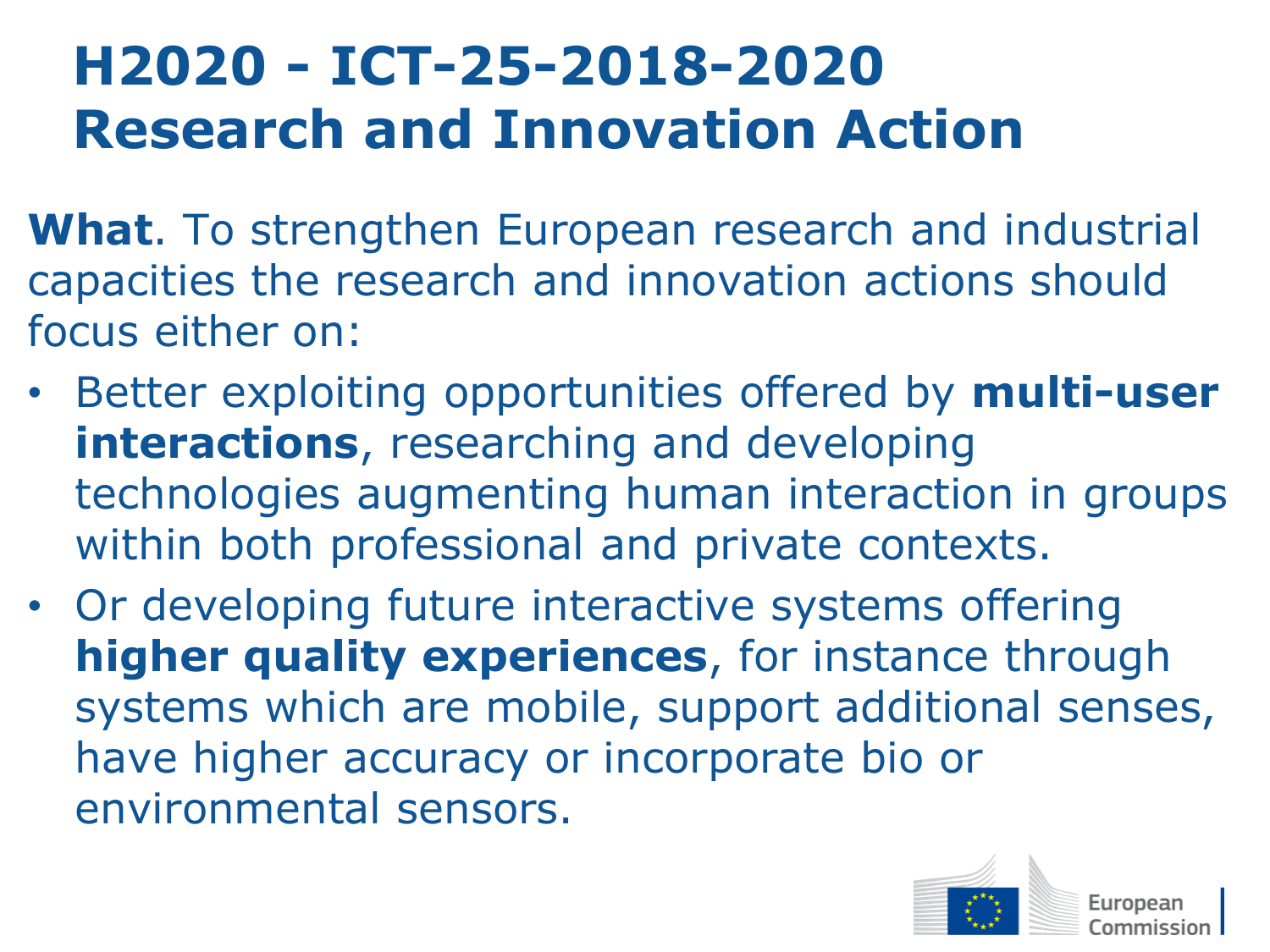## **Research and Innovation action**

- **Description:** Action primarily consisting of activities aiming to establish new knowledge and/or to explore the feasibility of a new or improved technology, product, process, service or solution. For this purpose they may include basic and applied research, technology development and integration, testing and validation on a small-scale prototype in a laboratory or simulated environment.
- Projects may contain closely connected but limited demonstration or pilot activities aiming to show technical feasibility in a near to operational environment.

#### *Funding rate:* 100%